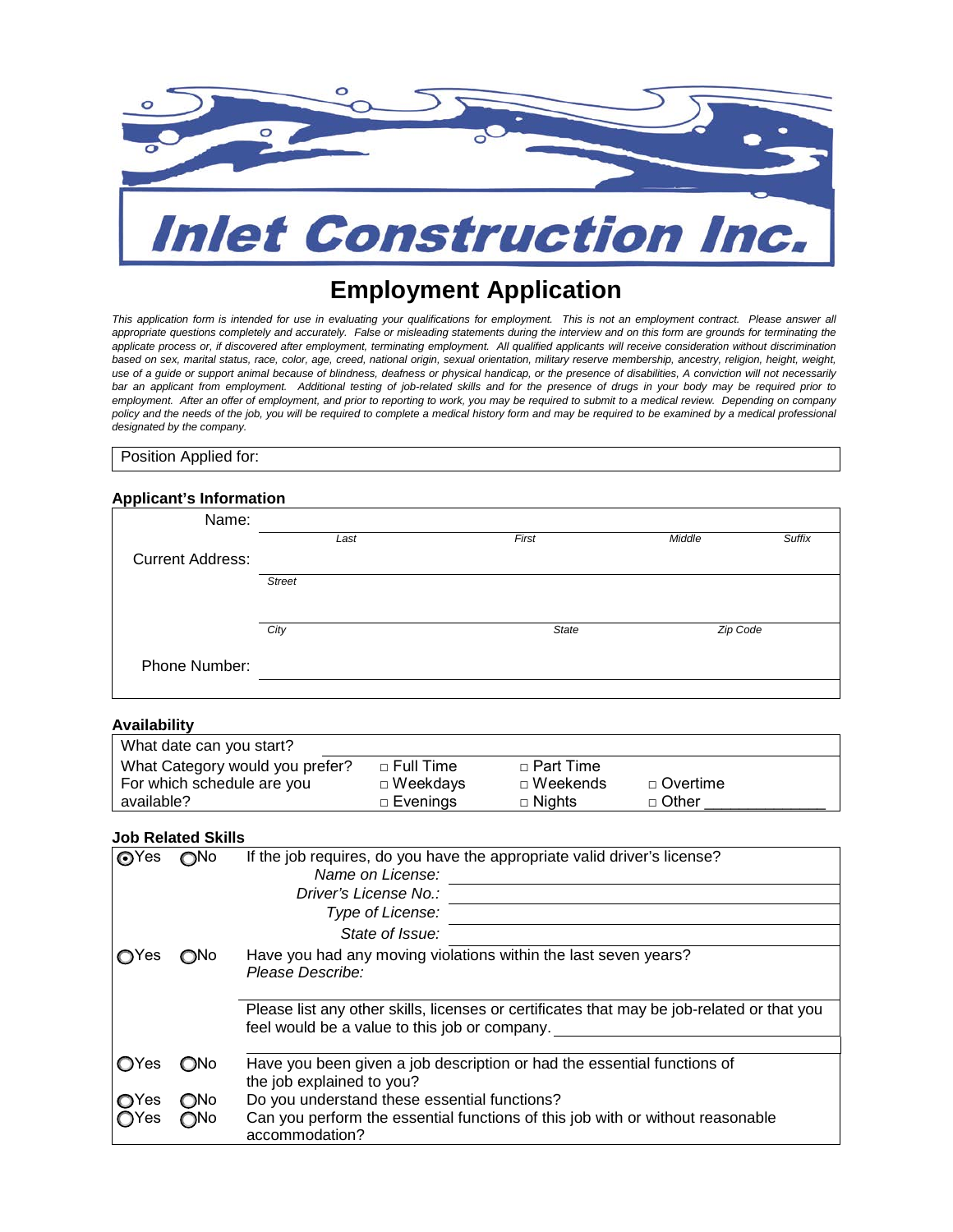## **Security**

| List states and countries of residence for the past seven years: |                 |  |                           |                                                                                                                                                                                                                                                                                                                                                                                                                                                                                                                                                                                                                                                                                                                                         |  |  |
|------------------------------------------------------------------|-----------------|--|---------------------------|-----------------------------------------------------------------------------------------------------------------------------------------------------------------------------------------------------------------------------------------------------------------------------------------------------------------------------------------------------------------------------------------------------------------------------------------------------------------------------------------------------------------------------------------------------------------------------------------------------------------------------------------------------------------------------------------------------------------------------------------|--|--|
|                                                                  |                 |  |                           |                                                                                                                                                                                                                                                                                                                                                                                                                                                                                                                                                                                                                                                                                                                                         |  |  |
| $\sqcap$ Yes                                                     | $\Box$ No       |  | If so, please list below. | Have you used any names or Social Security Numbers other than given above?                                                                                                                                                                                                                                                                                                                                                                                                                                                                                                                                                                                                                                                              |  |  |
| $\sqcap$ Yes                                                     | $\Box$ No       |  | effort will be reviewed.) | Have you been convicted of a crime in the past seven years? If so, please<br>describe in the boxes below. Applicant is not obligated to disclose any<br>referenced to a pre or post trial diversion program, any conviction which has<br>been sealed, expunged or erased by the court, or, if in California, any marijuana<br>related misdemeanor conviction entered more than two years prior to the date of<br>this employment application. (Conviction will not necessarily be a bar to<br>employment. In accordance with company policy and applicable state and<br>federal laws, factors such as age at time of the offense, remoteness of the<br>offense, time since last conviction, nature of the job sought and rehabilitation |  |  |
|                                                                  | <b>Incident</b> |  | <b>City/State</b>         | Charge                                                                                                                                                                                                                                                                                                                                                                                                                                                                                                                                                                                                                                                                                                                                  |  |  |
| 1.                                                               |                 |  |                           |                                                                                                                                                                                                                                                                                                                                                                                                                                                                                                                                                                                                                                                                                                                                         |  |  |
| 2.                                                               |                 |  |                           |                                                                                                                                                                                                                                                                                                                                                                                                                                                                                                                                                                                                                                                                                                                                         |  |  |

## **Previous Employment**

| $1000 - 111$ pro $1100$                                                               |              |                       |                                                              |  |
|---------------------------------------------------------------------------------------|--------------|-----------------------|--------------------------------------------------------------|--|
| <b>Most Recent Employer</b>                                                           |              |                       |                                                              |  |
| Company Name                                                                          |              |                       |                                                              |  |
| City                                                                                  | <b>State</b> | Phone                 | Fax                                                          |  |
| Dates of Employment                                                                   |              | Job Title             |                                                              |  |
| <b>Duties</b>                                                                         |              |                       |                                                              |  |
|                                                                                       |              |                       |                                                              |  |
| $\frac{1}{2}$<br>Salary                                                               | per          | Reason for<br>Leaving |                                                              |  |
| Are you currently working for this employer?<br>If yes, may we contact this employer? |              |                       | $\bigcirc$ No<br>$\bar{\supset}$ Yes<br>Yes<br>$\bigcirc$ No |  |
|                                                                                       |              |                       |                                                              |  |
| Second Most Recent Employer                                                           |              |                       |                                                              |  |
| Company Name                                                                          |              |                       |                                                              |  |
| City                                                                                  | <b>State</b> | Phone                 | Fax                                                          |  |
| Dates of Employment                                                                   |              | Job Title             |                                                              |  |
| <b>Duties</b>                                                                         |              |                       |                                                              |  |
|                                                                                       |              |                       |                                                              |  |
| \$<br>Salary                                                                          | per          | Reason for Leaving    |                                                              |  |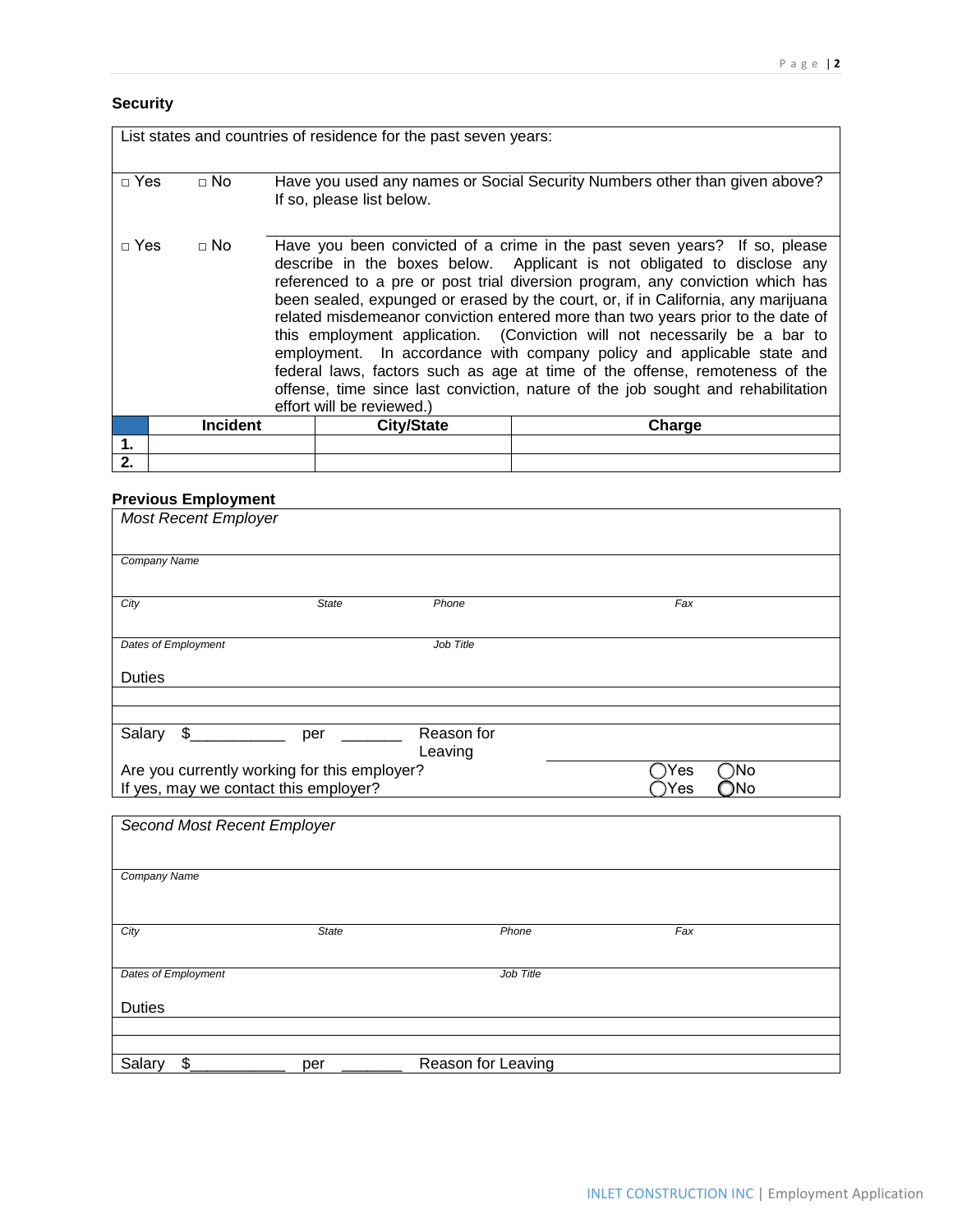| <b>Third Most Recent Employer</b> |              |                    |     |  |  |  |
|-----------------------------------|--------------|--------------------|-----|--|--|--|
| <b>Company Name</b>               |              |                    |     |  |  |  |
|                                   |              |                    |     |  |  |  |
| City                              | <b>State</b> | Phone              | Fax |  |  |  |
| Dates of Employment<br>Job Title  |              |                    |     |  |  |  |
| <b>Duties</b>                     |              |                    |     |  |  |  |
|                                   |              |                    |     |  |  |  |
| Salary<br>\$.                     | per          | Reason for Leaving |     |  |  |  |

## **References**

Include only individuals familiar with your work ability. Do not include relatives or names of supervisors listed above.

| Name | Phone | Years Known | Rela<br>ıtionship |
|------|-------|-------------|-------------------|
|      |       |             |                   |
|      |       |             |                   |

## **Certification and Release**

*I certify that I have read and understand the applicant note on page one of this form and that the answers given by me to the foregoing questions and the statements made by me are complete and true to the best of my knowledge and belief. I understand that any false information, omissions or misrepresentations of facts called for in the application, whether on this document or not, may result in rejection of my application or discharge at any time during my employment. I authorize the company and/or its agents, including consumer reporting bureaus, to verify any of this information. I release all former employers, persons, schools, companies and law enforcement authorities from any liability for any damage whatsoever for issuing this information. I also understand that the use of illegal drugs is prohibited during employment. If company policy requires, I am willing to submit to drug testing to detect the use of illegal drugs prior to and during employment.* 

| <b>Applicant's Printed Name</b> | <b>Applicant's Signature</b> | Date |
|---------------------------------|------------------------------|------|
|                                 |                              |      |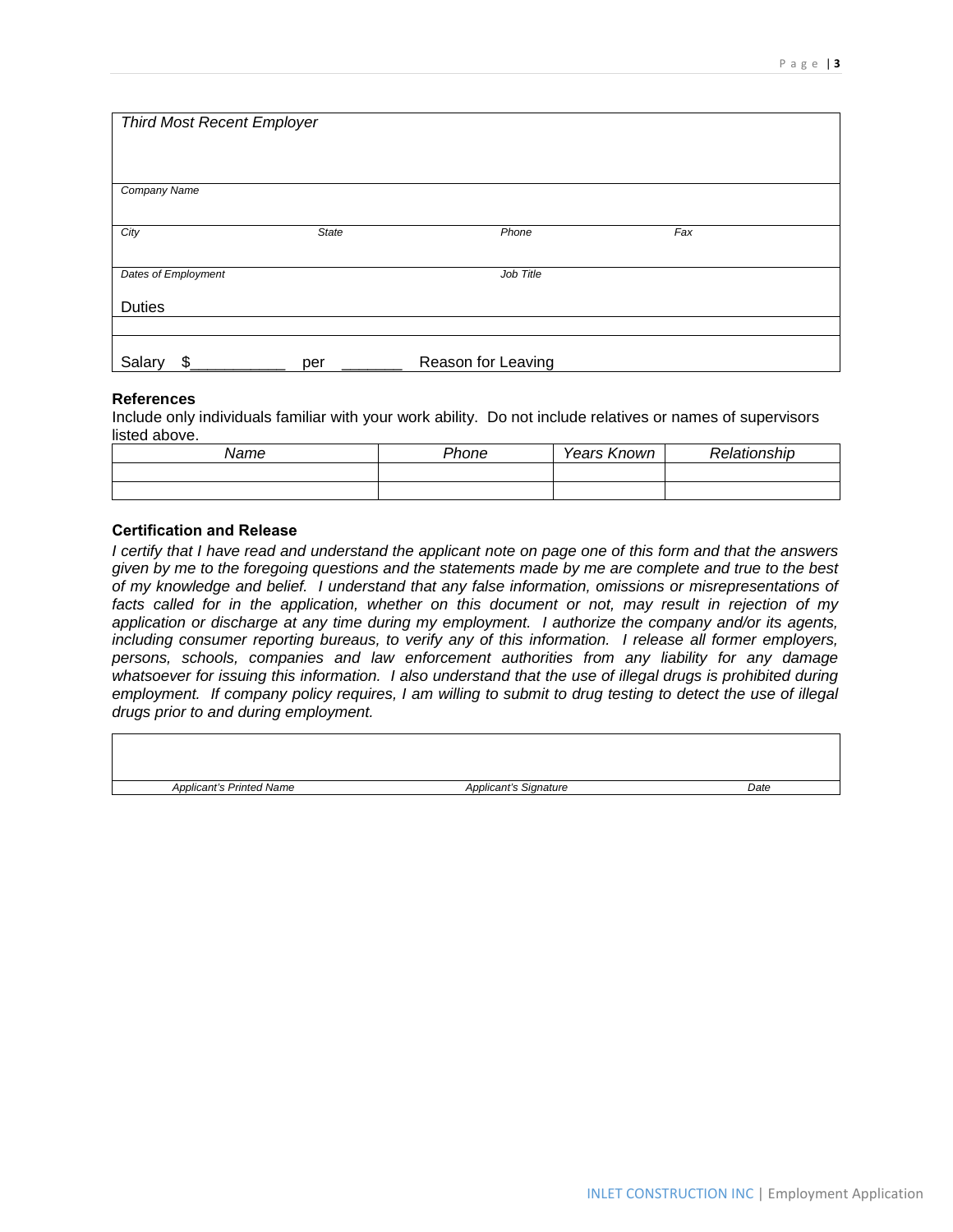## **Disclosure to Employment Applicant Regarding Procurement of a Consumer Report**

In connection with your application for employment, we may procure a consumer report on you as part of the process of considering your candidacy as an employee. In the event that information from the report is utilized in whole or in part in making an adverse decision with regard to your potential employment, before making the adverse decision, we will provide you with a copy of the consumer report and a description in writing of your rights under the law.

Please be advised that we may also obtain an investigative report including information as to your character, general reputation, personal characteristics, and mode of living. This information may be obtained by contacting your previous employers or references supplied by you. Please be advised that you have the right to request, in writing, within a reasonable time, that we make a complete and accurate disclosure of the nature and scope of the information requested. Such disclosure will be made to you within 5 days of the date on which we receive the request from you or within 5 days of the time the report was first requested.

The Fair Credit Reporting Act gives you specific rights in dealing with consumer reporting agencies. You will find these rights in the "Summary of Your Rights Under the Fair Credit Reporting Act" document.

By your signature below, you hereby authorize us to obtain a consumer report about you in order to consider you for employment.

This report will be processed by:

ADP Screening and Selection Services 301 Remington Street Fort Collins, CO 80524 800-367-5933

| Applicant's Name:       |                |
|-------------------------|----------------|
|                         | (Please Print) |
| Applicant's Address:    |                |
| City/State/Zip:         |                |
| Applicant's Signature:  |                |
| Social Security Number: |                |
|                         |                |

## *GIVE COPY WITH SUMMARY OF RIGHTS TO APPLICANT. RETAIN A COPY FOR YOUR FILES.*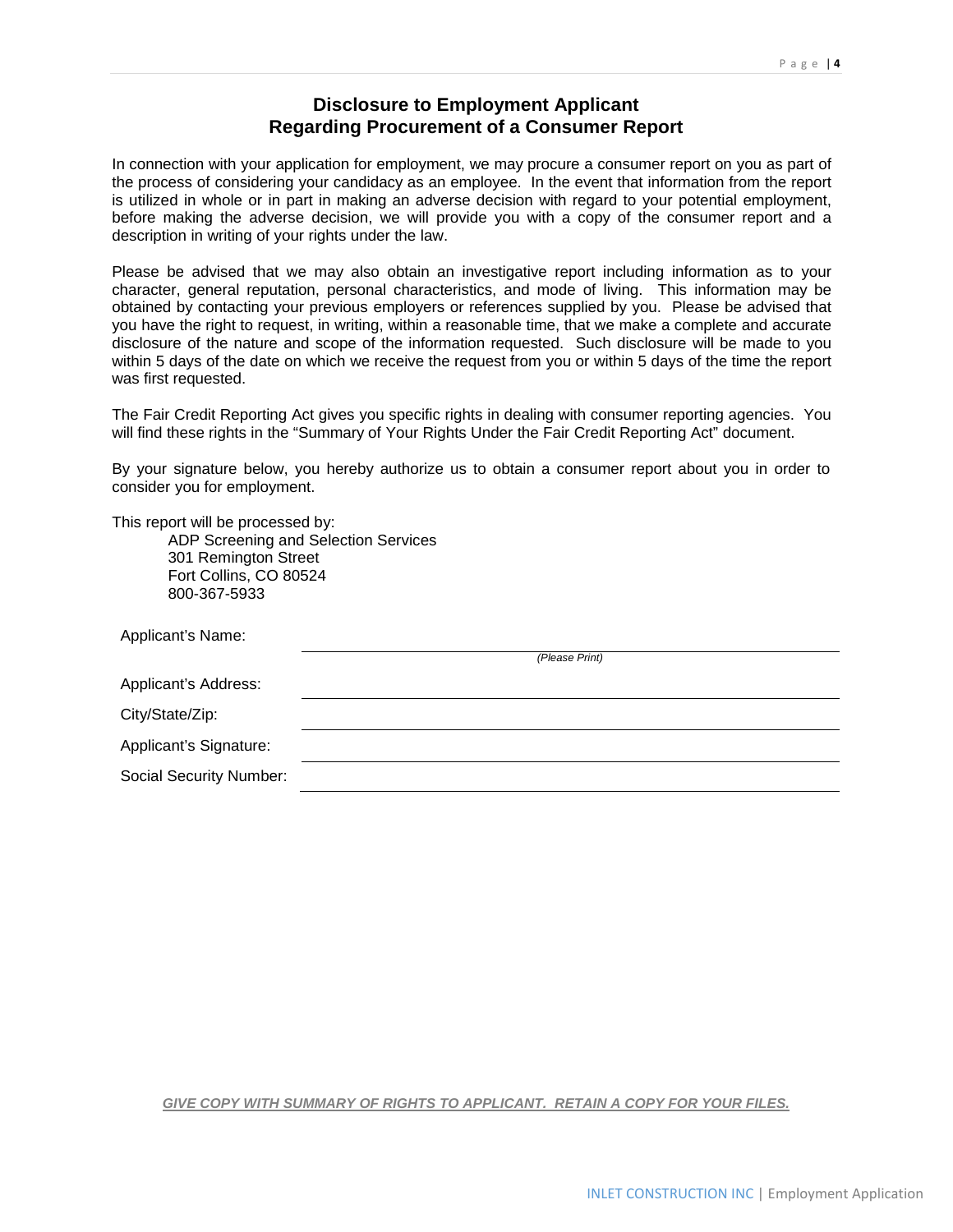#### **Release Authorization**

#### **Applicant Complete the Following**

- I. In connection with my application for employment, I understand that a consumer report or an investigative consumer report may be requested that will include information as to my character, work habits, performance, and experience, along with reasons for termination of past employment. I understand that as directed by company policy and consistent with the job described, you may be requesting information from public and private sources about my: workers' compensation injuries, driving record, court record, education, credentials, credit, and references. If company policy requires, I am willing to submit to drug testing to detect the use of illegal drugs prior to and during employment.
- II. Medical and workers' compensation information will only be requested in compliance with the Federal Americans with Disabilities Act (ADA) and/or any other applicable state laws. According to the Fair Credit Reporting Act, I am entitled to know if employment is denied because of information obtained by my prospective employer from a Consumer Reporting Agency. If so, I will be notified and given the name and address of the agency or the source that provided the information.
- III. I acknowledge that a telephonic facsimile (FAX) or photographic copy shall be as valid as the original. This release is valid for most federal, state and county agencies including the Minnesota Department of Labor.
- IV. Minnesota, Oklahoma and California applicants only. If you want a copy of the report(s) ordered. Check this box □. The report(s) will be sent by the reporting agency to you at the address below. The reports will be processed by: ADP Screening and Selection Services, 301 Remington Street, Fort Collins, Colorado 80524.
- V. I hereby authorize, without reservation, any law enforcement agency, institution, information service bureau, school, employer, reference or<br>insurance company contacted by or its agent, to furnish the information descri or its agent, to furnish the information described in Section 1.
- VI. I hereby authorize release of information from my Department of Transportation regulated drug and alcohol testing records by my previous employer to \_\_\_\_\_\_\_\_\_\_\_\_\_\_\_\_\_\_\_\_\_\_\_\_\_\_\_\_\_\_\_\_. This release is in accordance with DOT Regulation 49 CFR Part 40, Section 40.25. I understand that information to be released by my previous employer, is limited to the following DOT – regulated items: alcohol tests with a result of 004 or higher, verified positive drug tests, refusals to be tested, other violations of DOT agency drug and alcohol testing regulations, information obtained from previous employers of a drug and alcohol rule violation and any documentation of completion of the return-to-duty process following a rule violation.

The following information is required by law enforcement agencies and other entities for positive identification purposes when checking public records. It is confidential and will not be used for any other purposes. I hereby release the employer and agents and all persons, agencies, and entities providing information or reports about me from any and all liability arising out of the requests for or release of any of the above mentioned information or reports.

| Please print your full name    |                                        | <b>LAST</b>                                                                                                     | <b>FIRST</b>                    |              | <b>MIDDLE</b> |
|--------------------------------|----------------------------------------|-----------------------------------------------------------------------------------------------------------------|---------------------------------|--------------|---------------|
|                                | Please print other names you have used |                                                                                                                 |                                 |              |               |
| <b>Home Address</b>            |                                        |                                                                                                                 |                                 |              |               |
| City                           |                                        |                                                                                                                 | <b>State</b>                    |              | Zip Code      |
| Social Security Number         |                                        |                                                                                                                 | Date of Birth                   |              |               |
|                                |                                        | The following states require sex and race to obtain information: AL, AR, FL, GA, IA, IL, IN, MI, OR, SC, TX, WI |                                 |              |               |
| Sex:<br>Race:                  | $\Box$ Male<br>$\Box$ Asian            | $\Box$ Female<br>$\Box$ Black                                                                                   | $\Box$ Hispanic                 | $\Box$ White | □ Other       |
| <b>Driver's License Number</b> |                                        |                                                                                                                 | State Issuing License           |              |               |
| Name as it appears on license  |                                        |                                                                                                                 |                                 |              |               |
| Signature                      |                                        |                                                                                                                 | Today's Date                    |              |               |
| If required, notarize here     |                                        | When using an embossed seal, please shade with a pencil before                                                  | Subscribed and sworn before me: |              |               |
| faxing.                        |                                        |                                                                                                                 | Name                            |              |               |
|                                |                                        |                                                                                                                 | Date                            |              |               |
|                                |                                        |                                                                                                                 | Notary Public                   |              |               |
|                                |                                        |                                                                                                                 | <b>My Commission Expires</b>    |              |               |

INLET CONSTRUCTION INC | Employment Application